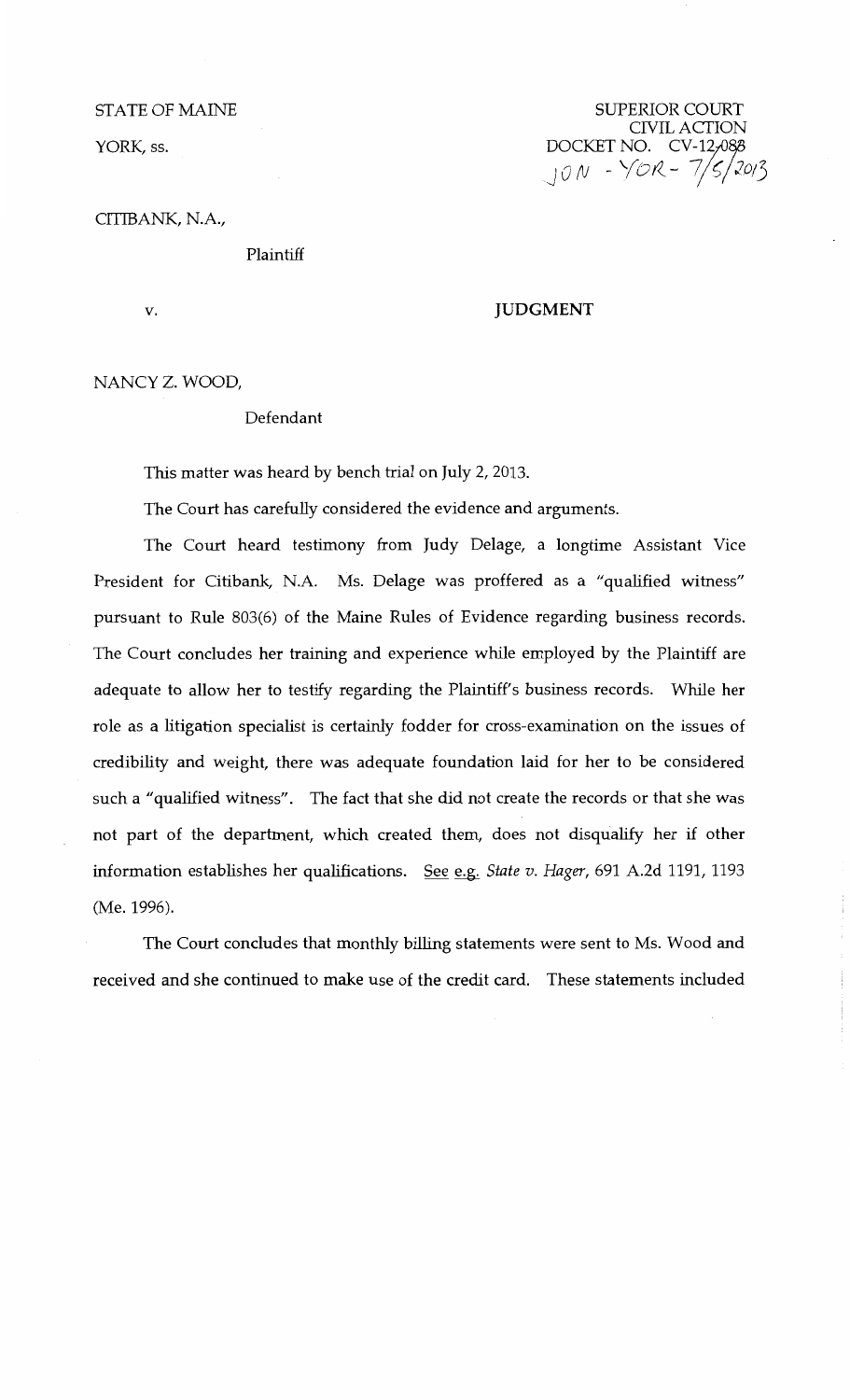payments, credits, finance charges and interest rates. None of these statements were disputed by Ms. Wood.

Ms. Wood also had her card reissued several times due to loss or theft. It was Citibank's policy to issue card agreement paperwork as set out in Plaintiff's Exhibit 2 upon issuance of cards.

The Court concludes that a credit card contract existed between the Plaintiff and Defendant evidenced primarily by receipt of statements and acquiescence to terms by continuing use of the card. See *Bank of America, N.A. v. Barr,* 2010 ME 124, 9 A.3d 816. (Contract can be established by evidence of monthly statements and course of dealings between parties).

The Court concludes that it was also likely that a materially similar version of Plaintiff's Exhibit 2 was mailed to the Defendant pursuant to their policies during her term as a cardholder.

Accordingly, the Court rules as follows:

- 1. Judgment for Plaintiff in the amount of \$52,438.47, plus applicable postjudgment interest and court costs on Count I.
- 2. Count II is duplicative of Count I and Judgment is as stated above.
- 3. Judgment in Count III is rendered to the Defendant for the reasons set out in the Motion Denying Summary Judgment.

The Clerk may incorporate this order by reference.

Dated:

July $\overline{\mathcal{U}}$ , 2013

John H. O'Neil. Ir. Justice, Superior Court